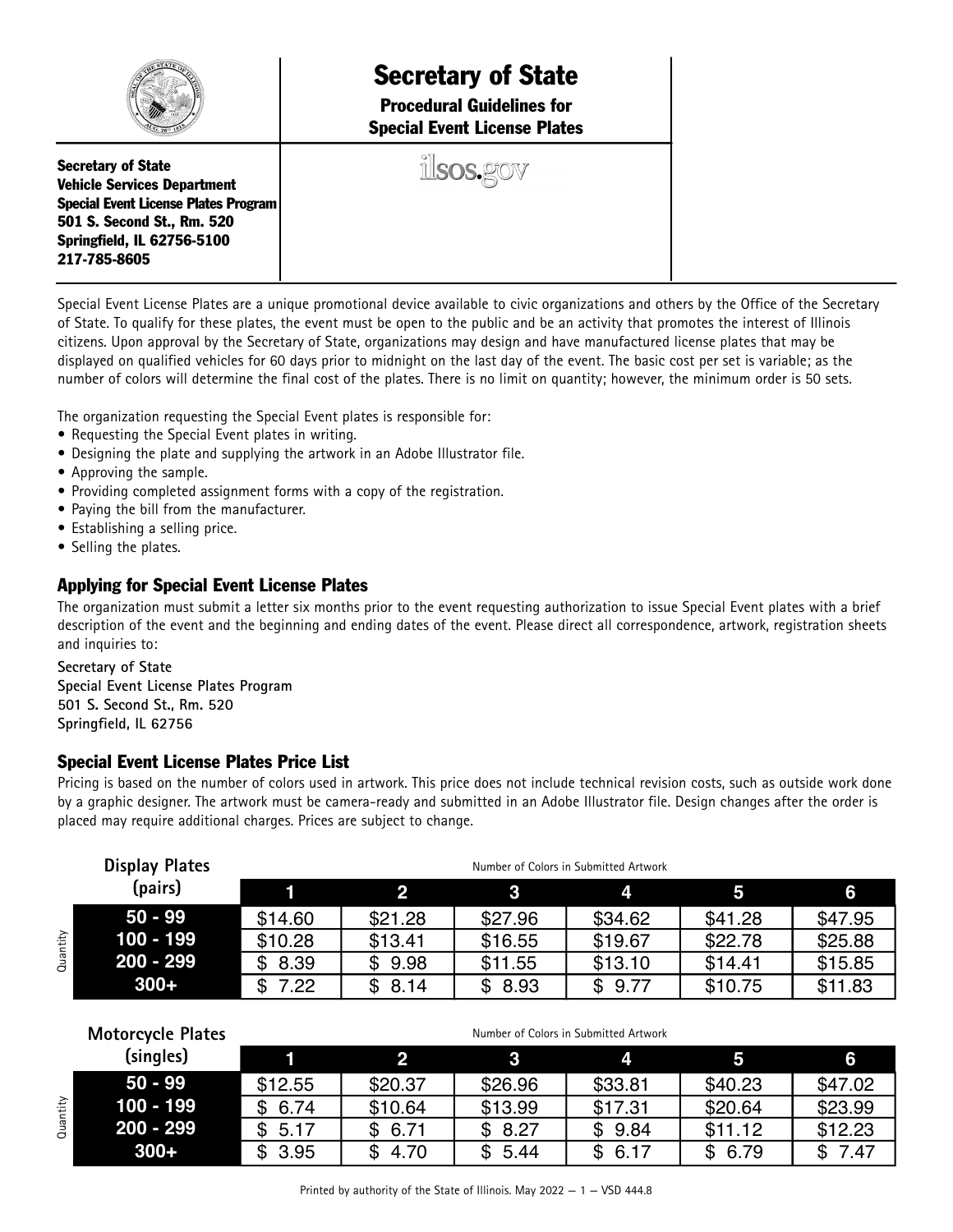# Guidelines for Plate Design and Artwork Preparation

The sponsoring organization is responsible for designing its Special Event plate. The completed artwork must be submitted no later than five months prior to the last day of the event to proceed with the project.

Because the plates are produced by printing, camera-ready artwork must be submitted. All elements must be the correct size and positioned exactly as they will appear on the license plate. It is suggested that a graphic artist — either a volunteer, professional artist or printing firm — help design the plate.

## **Technical requirements for submitting artwork:**

- Prepare and submit a color mock-up to show the layout and use of color.
- Submit artwork and plate design in Adobe Illustrator.
- All designs will be printed on white sheeting.
- The plate includes an expiration date with a minimum height of 1/2-inch, located in the upper-right corner of the plate. The expiration date is expressed as 12/31/22 with the word "Expires," 1/2-inch in height, directly underneath the date.
- Artwork does not have to include the embossed parts.
- Do not submit photos; half-tone images are not acceptable.
- Allow at least 120 days for delivery of the plates if the manufacturer must provide art services or if the design uses five or more colors.
- Organizations using trademarked or licensed artwork must provide proof of a licensure agreement when artwork is submitted.

Adobe Illustrator artwork is due at least 120 days before the first day of display. The organization will receive a sample plate four to six weeks after artwork is submitted. If artwork is submitted late, the production timeline is adjusted based on the date the artwork is submitted. Additional production time is required if camera-ready artwork is not submitted.

#### **Artwork Colors**

Exact color matching is not guaranteed. Required by law, parts of the plate (i.e., "LAND OF LINCOLN," "ILLINOIS," year, plate number) will be black. Each plate will have a suffix located on the right-hand side of the plate that will be black that will be assigned by the Illinois Secretary of State.

## **Sheeting Colors**

Illinois license plates are printed on reflective sheeting. The legibility and colors in the artwork can be affected by the sheeting color. Therefore, all plates will be printed on white sheeting.

#### **Design Approval**

Final determination that a plate design is suitable for display is made by the Secretary of State's Vehicle Services Department. Sample plate approval remains the responsibility of the organization.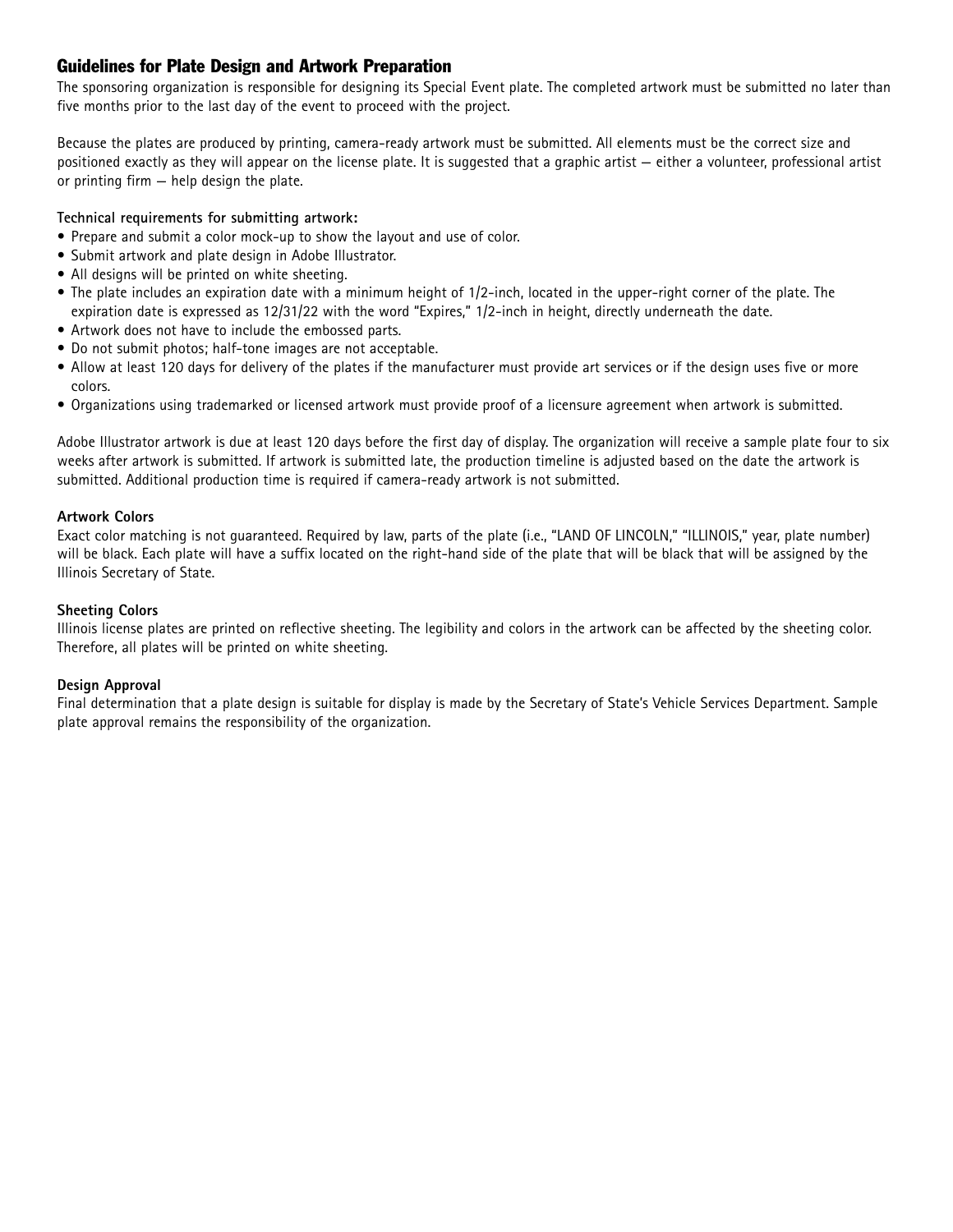## **Artwork Area**

The area of the plate available for artwork is  $6" \times 5$  1/4" (see diagram below). The embossed numbers, which are required parts of the license plate, share this space with the organization's design. The amount of characters allowable will be dependent on the size of the artwork submitted. The embossed maximum characters will not exceed five characters including spaces, and at a minimum must include one character including spaces for vanity or personalized requests and/or numbers.



"LAND OF LINCOLN" and "20 ILLINOIS 00" leave 2" vertically for printing in the middle of the plate. In addition to leaving room for the embossed items, space must be reserved for the three-digit plate number and suffix. Full-size numbers and suffix require 3 1/2" x 1 5/8" along the vertical center of the plate. The plate must allow at least 1/2" between artwork and the embossed elements and the four bolt-hold slots.

6 3/8"

**LAND OF LINCOLN** 

 $27/8"$ 

 $3/4"$